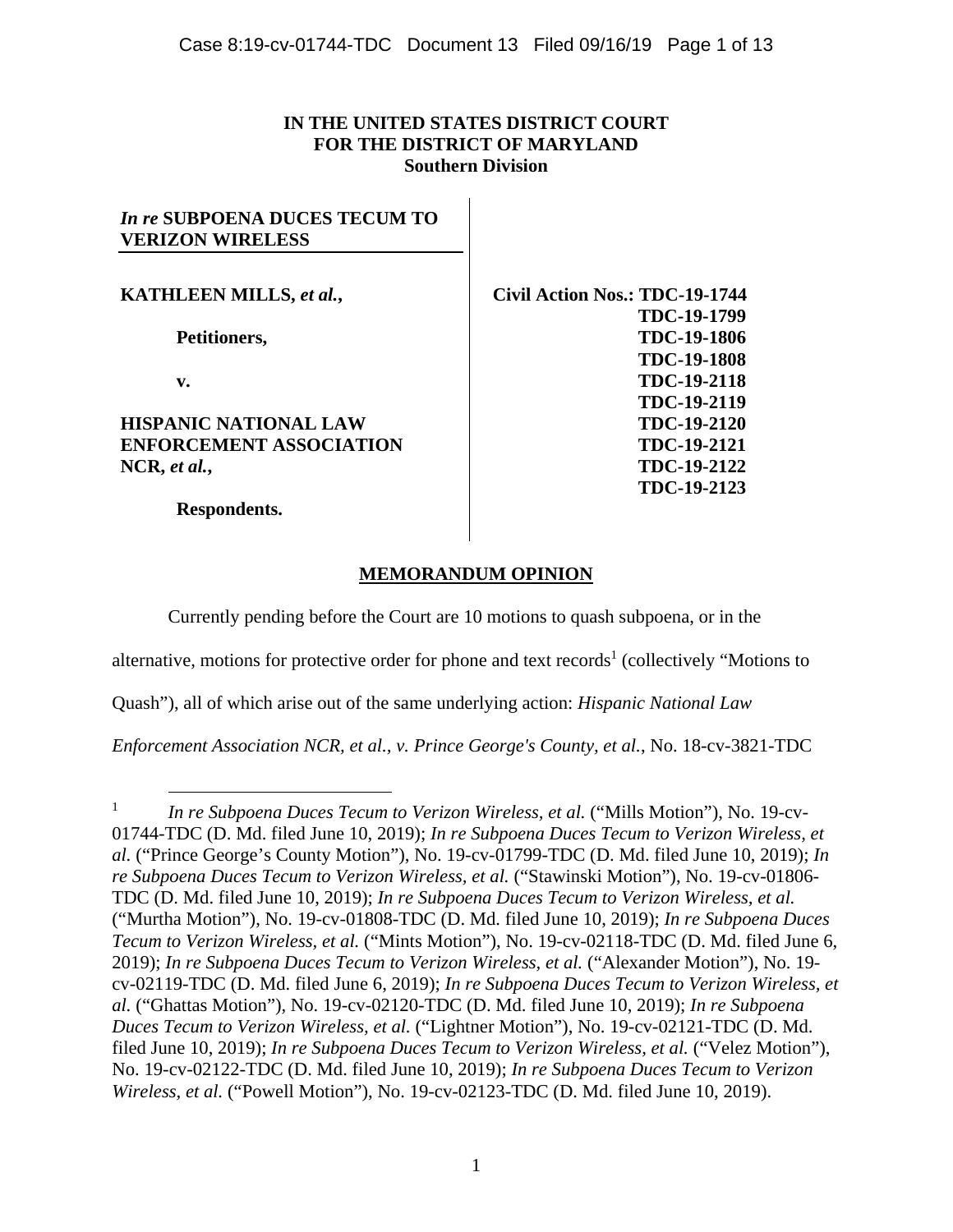### Case 8:19-cv-01744-TDC Document 13 Filed 09/16/19 Page 2 of 13

(D. Md. filed Dec. 12, 2018) (hereinafter the "Underlying Action"). Petitioners include four (4) named-defendants and six (6) nonparties to the Underlying Action. Pursuant to 28 U.S.C. § 636 and Local Rules 301 and 302, the underlying matter was referred to the undersigned by the Honorable Theodore D. Chuang for all discovery and related scheduling matters.Underlying Action, ECF No. 48. Additionally, in each of the cases a separate referral has been made to the undersigned. The Court has reviewed the Motions to Quash, the oppositions thereto, the related memoranda, and the applicable law. No hearing is deemed necessary. *See* Loc. R. 105.6 (D. Md.). For the reasons stated herein, the Court GRANTS Petitioners' Motions for Protective Orders and DENIES Petitioners' Motions to Quash. A separate order shall issue.

#### **I. Procedural Background**

On December 12, 2018, Plaintiffs Hispanic National Law Enforcement Association NCR ("HNLEA") and United Black Police Officers Association ("UBPOA"), along with  $12<sup>2</sup>$  of their members who are or were employed by the Prince George's County Police Department ("PGCPD") (collectively "Plaintiffs"), $3$  filed the Underlying Action alleging a custom and practice of discrimination and retaliation against officers of color by the PGCPD and certain high-ranking PGCPD officials (collectively "Defendants"). Pls.' Compl., Underlying Action, ECF No. 1. Plaintiffs asserted claims under 42 U.S.C. § 1983 for discrimination on the basis of race and color, in violation of the Equal Protection Clause of the Fourteenth Amendment to the United States Constitution, and retaliation, in violation of the First Amendment. *Id.* at ¶¶ 213– 29.

 $\frac{1}{2}$  $P<sup>2</sup>$  Plaintiffs' Amended Complaint adds three additional individual plaintiffs bringing the current total to 15. Pls.' 1st Am. Compl., Underlying Action, (May 28, 2019), ECF No. 54.

<sup>3</sup> Respondents to the Motions to Quash are Plaintiffs in the Underlying Action.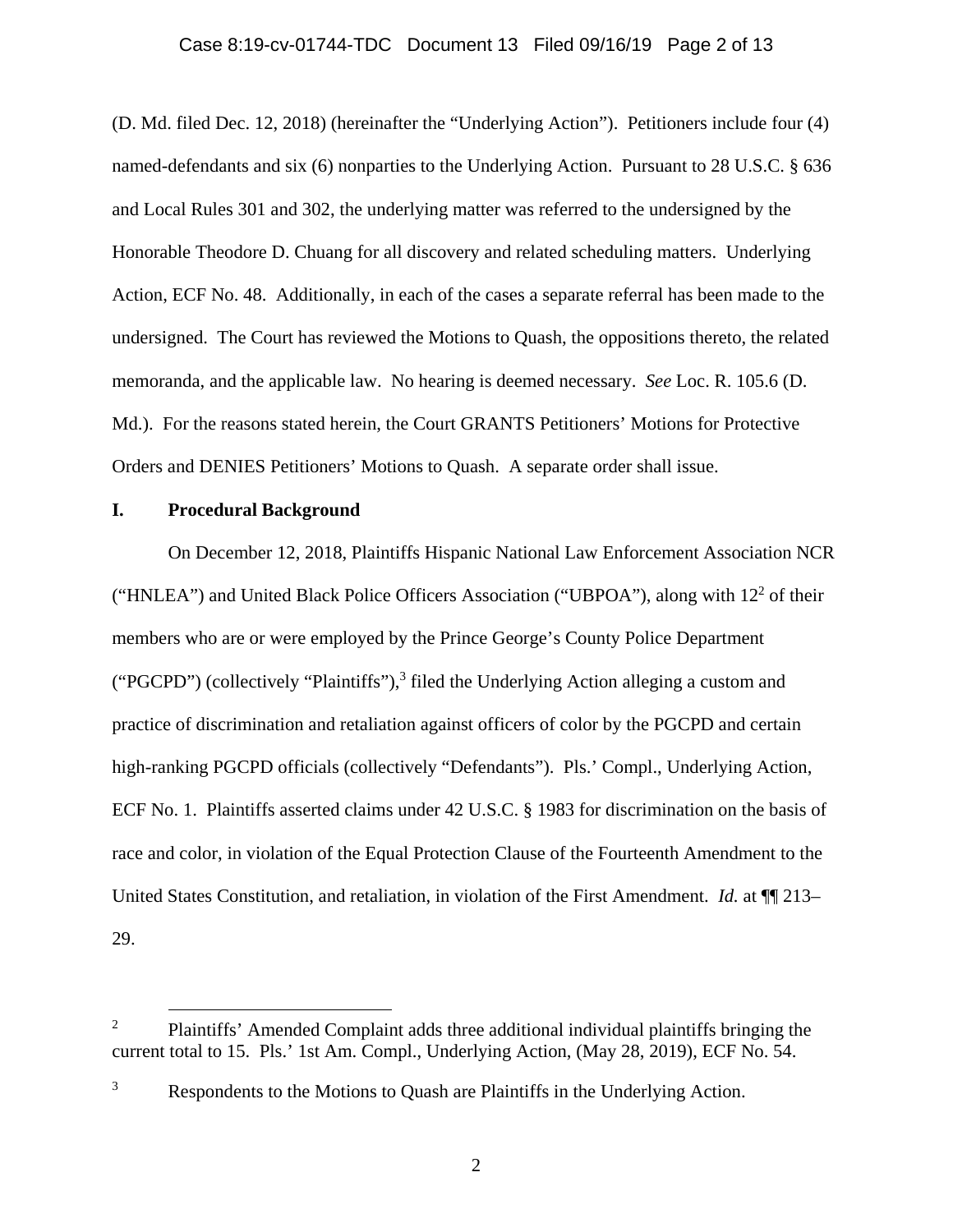#### Case 8:19-cv-01744-TDC Document 13 Filed 09/16/19 Page 3 of 13

On February 26, 2019, Defendants filed their First Motion to Dismiss Plaintiffs' claims under Federal Rule of Civil Procedure 12(b)(6). Underlying Action, ECF No. 30. On June 7, 2019, a hearing was held before Judge Chuang. Underlying Action, ECF No. 57. On July 8, 2019, Judge Chuang partially granted Defendant's First Motion to Dismiss and dismissed several of Plaintiffs' claims against individually named Defendants without prejudice. *See* Order, Chuang, J., Underlying Action, ECF No. 74.

On May 28, 2019, Plaintiffs amended their Complaint and added claims for discrimination and retaliation in violation of Title VII of the Civil Rights Act of 1964, 42 U.S.C. §§ 2000e, *et seq.*, claims of discrimination in violation of Title I of the Americans With Disabilities Act ("ADA"), 42 U.S.C. § 12111, *et seq.*, and other common law claims. Pls.' 1st Am. Compl. ¶¶ 276–300.The same day Judge Chuang heard arguments on Defendants' First Motion to Dismiss, Defendants filed a Second Motion to Dismiss responding to the new claims alleged in Plaintiffs' Amended Complaint. Underlying Action, ECF No. 58. That motion is currently pending before Judge Chuang.

At issue in this decision is a subpoena (the "Subpoena") Plaintiffs served on Verizon Wireless ("Verizon") on or around May 13, 2019.<sup>4</sup> Verizon is a nonparty to the Underlying Action. Plaintiffs sought information concerning 11 phone numbers identified in the Subpoena.<sup>5</sup> *Id.* Specifically, Plaintiffs sought:

 $4$ <sup>4</sup> All of the Motions to Quash are addressing the same Subpoena, copies of which were attached as exhibits to Petitioners' Motions. *See, e.g.*, Subpoena to Produce Docs., Information or Objects, Mills Mot., ECF No. 1, Ex. 2.

<sup>5</sup> At one point, seven of the requested phone numbers were owned by Petitioner Prince George's County and issued to its employees for official use. *See, e.g.,* Powell Mot. ¶ 5. However, in May 2019, Petitioner Powell retired from PGCPD and ownership of the phone number issued to him was transferred to him. *Id.*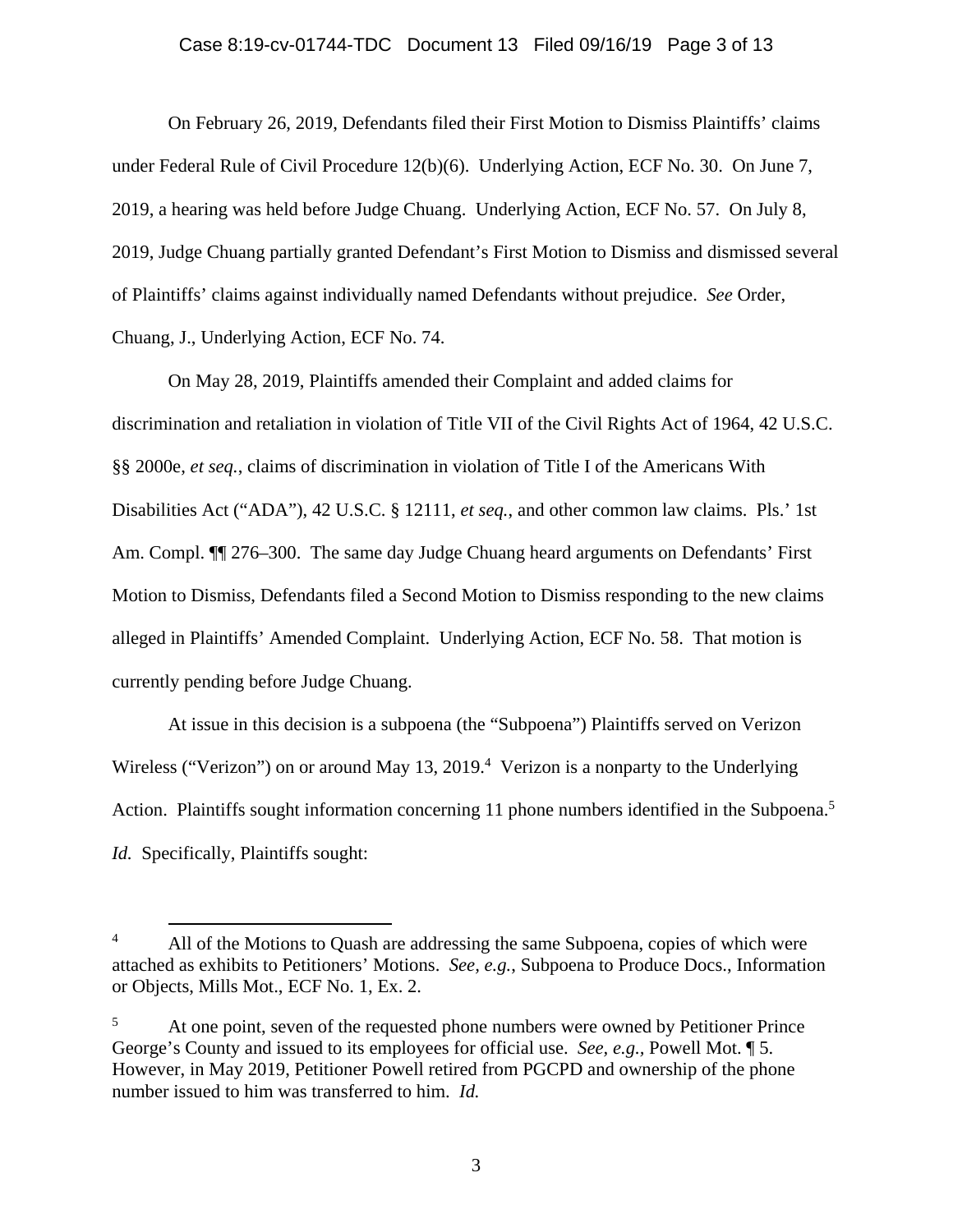Records relating to the phone numbers attached . . . for the period January 1, 2016 through the present, including the time, date, duration, and destination/origin phone number for all incoming/outgoing calls, and the time, date, destination/origin phone number, and content for all text messages.

Subpoena 1. On June 6 and June 10, 2019, Petitioners<sup>6</sup> filed their respective Motions to Quash.<sup>7</sup> *See* Motions to Quash. On July 16, 2019, Plaintiffs informed Verizon by letter that they were withdrawing their Subpoena request for text message records associated with the phone numbers. *See, e.g.*, Pls.' Resp. to Mots. to Quash Subpoena Issued to Verizon ("Pls.' Opp'n"), Mills Mot., ECF No. 10, Ex. A. That same day, Plaintiffs filed oppositions to the Named-Defendants' Motions to Quash. *See, e.g.*, Pls.' Opp'n, Mills Mot.. On July 30, 2019, the Named-Defendants filed replies to Plaintiffs' Oppositions. *See, e.g.*, Reply Mem. in Support of Mots. to Quash Subpoena Issued to Verizon, Mills Mot., ECF No. 11. On August 2, 2019, Plaintiffs filed oppositions to the Nonparty Petitioners' Motions to Quash. *See, e.g.*, Pls.' Resp. to Mots. to Quash Subpoena Issued to Verizon, Lightner Mot., ECF No. 9. That same date, Named-Defendants filed a memorandum in support of Nonparty Petitioners' Motions to Quash. *See, e.g.*, Mem. Joining Pets. Prince George's County, Kathleen Mills, Christopher Murtha, and Henry Stawinski's Reply Mem. in Support of Mots. to Quash Subpoena Issued to Verizon, Mills Mot., ECF No. 12. To date, Nonparty Petitioners have not filed replies.

## **II. Discussion**

 $\begin{array}{ccc}\n6 & & & 1\n\end{array}$ <sup>6</sup> Petitioners include the following named-Defendants in the Underlying Action: Kathleen Mills, Prince George's County, Henry P. Stawinski, and Christopher R. Murtha (collectively "Named-Defendants Petitioners"). Petitioners also include the following nonparties: Mistinette Mints, William Alexander, Joseph Ghattas, Todd Lightner, Hector Velez, and Melvin Powell (collectively "Nonparty Petitioners").

<sup>7</sup> Nonparty Petitioners Alexander and Mints filed their motions to quash on June 6, 2019. The remaining Petitioners filed their motions to quash on June 10, 2019.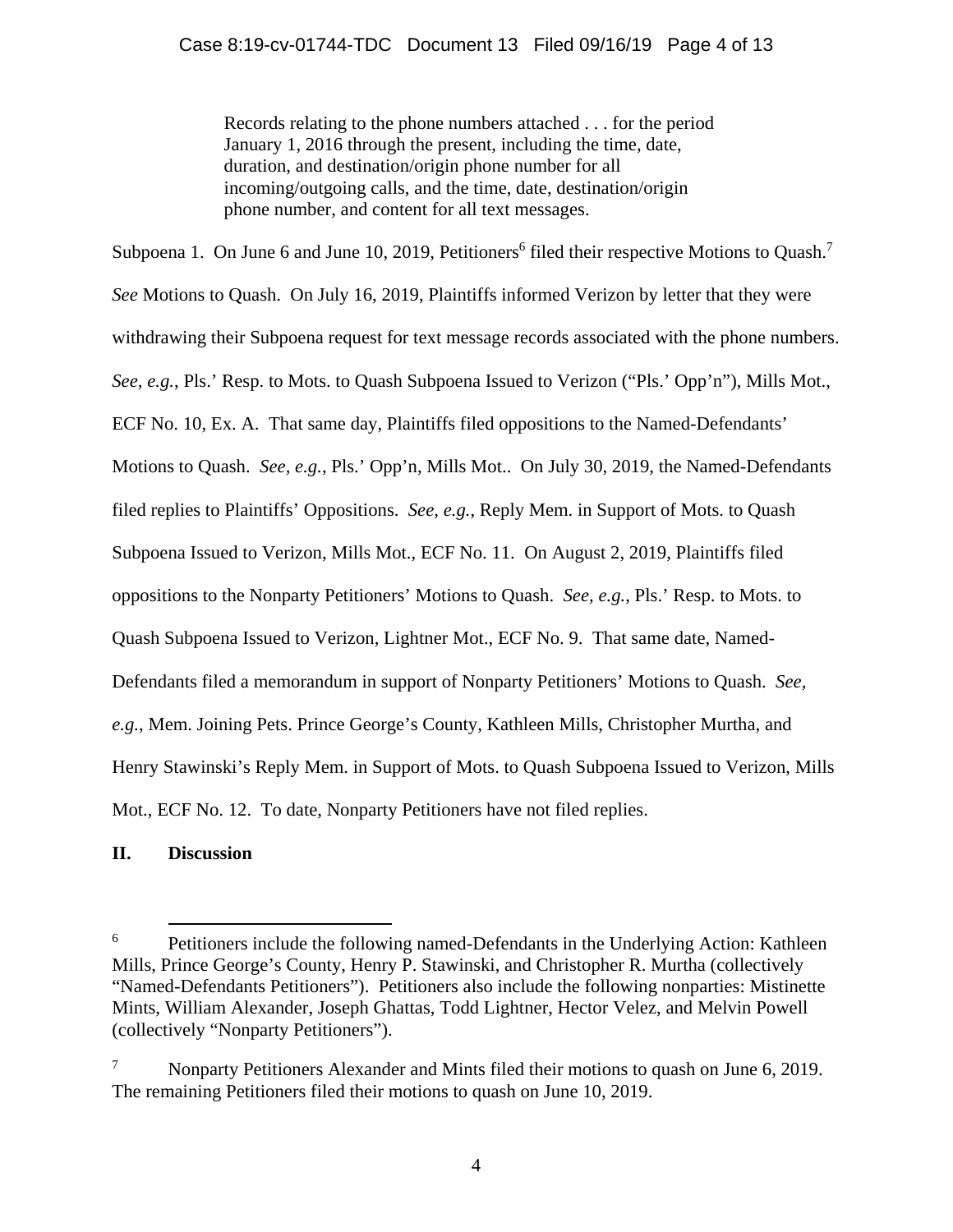### Case 8:19-cv-01744-TDC Document 13 Filed 09/16/19 Page 5 of 13

Petitioners raise similar objections in each of their Motions to Quash. Specifically, Petitioners all argue that the Subpoena is overly broad as it seeks records and text content relating to a phone number for an entire three-year period without limiting the scope to the allegations raised in the Amended Complaint. *See* Mills Mot. ¶¶ 5–6; Prince George's County Mot.  $\parallel$  10; Stawinski Mot.  $\parallel$  9. Petitioners assert that the Subpoena is not reasonably calculated to lead to the discovery of admissible information and that it is not proportional to the needs of the case. *See* Mills Mot. ¶ 14; Prince George's County Mot. ¶¶ 14–15. According to Petitioners, even though Prince George's County owns most of the phone numbers and issued them to employees to be used for conducting official business, all of the employees use their official phones for personal use to some degree on a daily basis. *See* Ghattas Mot. ¶¶ 7–8. As a result, the Subpoena request would capture not only "privileged and personal" information (such as communications with family or medical providers), it would also capture information about irrelevant police business. *See* Mills Mot. ¶ 14; Prince George's County Mot. ¶¶ 14–15.

Prince George's County has a policy concerning the use of a county-issued phone number and how employees have no expectation of privacy. *See* Ghattas Mot. ¶ 6; Velez Mot. ¶¶ 6–7. Despite this, Petitioners assert that they have a "reasonable expectation of privacy" as it pertains to third parties. *See* Ghattas Mot. ¶ 18; Velez Mot. ¶ 18. Additionally, the Nonparty Petitioners are each only mentioned once or twice in the pleadings for the Underlying Action, if at all. *See, e.g.*, Mints Mot. ¶¶ 3, 5 (noting Petitioner Mints is only mentioned in the Amended Complaint once for an occurrence that allegedly happened in March 2017); Alexander Mot. ¶¶ 3, 5 (noting Petitioner Alexander is only mentioned in the Amended Complaint twice); Lightner Mot. ¶ 10 (noting Petitioner Lightner is not mentioned in the Amended Complaint at all). The Nonparty Petitioners assert that the Subpoena requests are merely a fishing expedition and an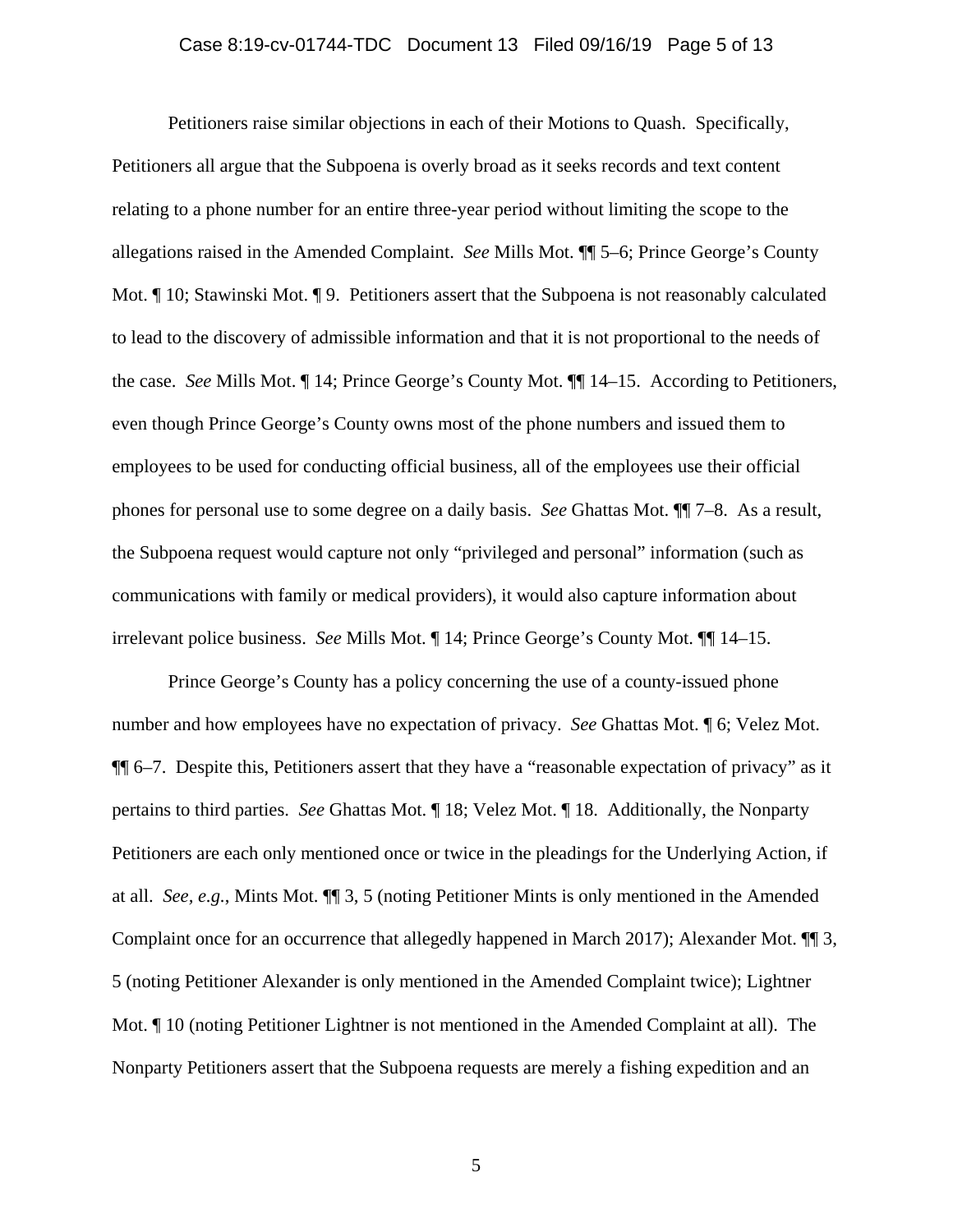#### Case 8:19-cv-01744-TDC Document 13 Filed 09/16/19 Page 6 of 13

invasion of privacy as Plaintiffs seek information to further grow their underlying case. *See, e.g.*, Alexander Mot. ¶ 11.8

In response, Plaintiffs assert two main arguments. First, Plaintiffs assert that the Motions to Quash are essentially moot as Plaintiffs have withdrawn their requests for text content. Pls.' Opp'n 2, 6. Plaintiffs assert that the remaining request for call records are "not personal, privileged, or confidential information" as they do not contain content. *Id.* Second, Plaintiffs counter that the Subpoena requests are not overbroad but target specific individuals whose communications are relevant to Plaintiffs' claims in the Underlying Action. Pls.' Opp'n  $2-5$ .<sup>9</sup> Of the 1900 officers employed by the PGCPD, Plaintiffs allege to have identified "91 White officers who have engaged in racists conduct or perpetuated the [PGCPD] policy, custom and practice of racial discrimination and retaliation." Pls.' Opp'n 3. The Subpoena requests are targeted as they are only seeking information relating to 11 officers, who are either named-Defendants or "high-ranking officials" in PGCPD. Pls.' Opp'n 2–3.

In reply, Petitioners assert that their Motions to Quash are not moot as call logs still contain personal, confidential and privileged information. Pet'rs' Reply 3. Petitioners reassert that the information requested is too broad in scope and not proportional to the needs of the case. *Id.* at 3–4.

 $\frac{1}{8}$ <sup>8</sup> Some of the Non-Party Petitioners raised concerns that by complying with the Subpoena as it pertains to requests for text content, Verizon would be forced to violate the Stored Communications Act ("SCA"), 18 U.S.C. §§ 2701, *et seq. See* Velez Mot. ¶¶ 14, 20–21; Powell Mot.  $\P$  16, 23–24. As of July 16, 2019, Plaintiffs have withdrawn their request for text content relating to these phone numbers. Accordingly, the Court need not address this issue at this time.

<sup>9</sup> For all ten proceedings, Plaintiffs submitted identical memorandum in opposition of Petitioners' Motions to Quash. Accordingly, they will be referred to collectively herein as "Plaintiffs' Opposition."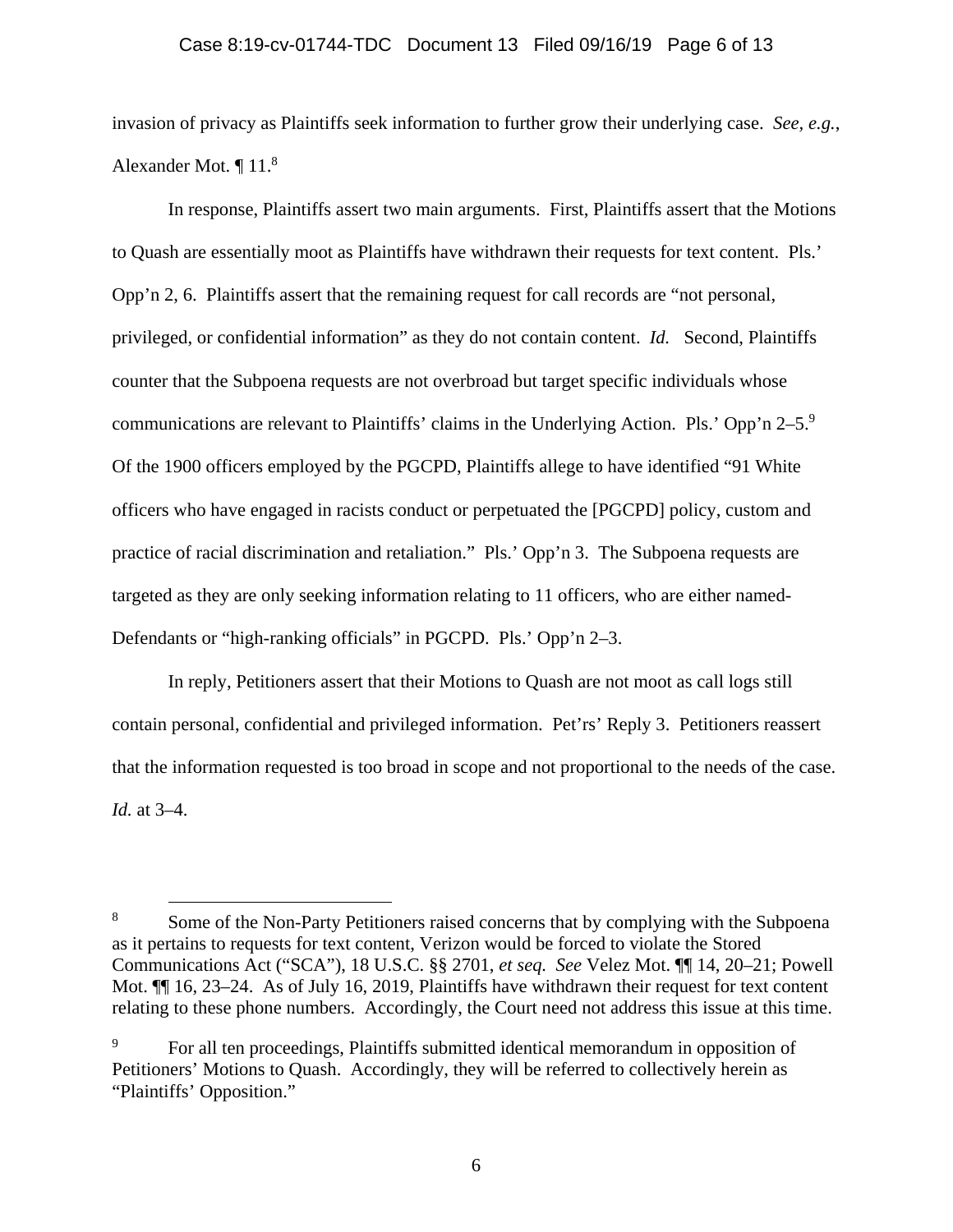#### **A. Petitioners' Informal Motion to Strike Plaintiffs' Untimely Opposition**

In their replies, Petitioners raise the matter that Plaintiffs' Oppositions to their Motions to Quash were untimely filed and request that the Court disregard the Oppositions. *See* Pet'rs' Reply 2. According to the Local Rules of this Court, "[u]nless otherwise ordered by the Court, all memoranda in opposition to a motion shall be filed within fourteen (14) days of the service of the motion and any reply memoranda within fourteen (14) days after service of the opposition memoranda." Loc. R. 105.2(a) (D. Md. Dec. 1, 2018). If service is by mail or electronic means, Federal Rule of Civil Procedure 6(e) permits the respondent an additional three days. Similarly, the Local Rules for the District Court of the District of Columbia require oppositions to be filed "[w]ithin 14 days of the date of service or at such other time as the Court may direct . . . ." Loc. Civ. R. 7(b) (D.D.C. July 19, 2019).

Here, Petitioners filed their Motions to Quash in the District of Columbia on June 6 and 10, 2019. Plaintiffs' Oppositions were filed on July 16 and August 2, 2019, over a month later. Plaintiffs provide no explanation for their delay. It is within a court's discretion whether it will accept an untimely filing. *See H & W Fresh Seafoods, Inc. v. Schulman*, 200 F.R.D. 248, 252 (D. Md. 2000), *aff'd*, 30 F. App'x 75 (4th Cir. 2002) (unpublished disposition) (noting the Local Rules "do[] not specify the consequence to be administered if that deadline is not met" and "[i]n its discretion, therefore, the court may hear an untimely opposition"). In fact, courts have granted dispositive motions without considering untimely oppositions. *See Wonasue v. Univ. of Maryland Alumni Ass'n*, No. PWG-11-3657, 2013 WL 5719004, at \*5 (D. Md. Oct. 17, 2013) (noting "[c]ourts in the Fourth Circuit also have granted summary judgment without considering untimely oppositions" and discussing cases). However, as this Court would prefer to have matters decided on their merits it will consider Plaintiffs' Oppositions. While the Court is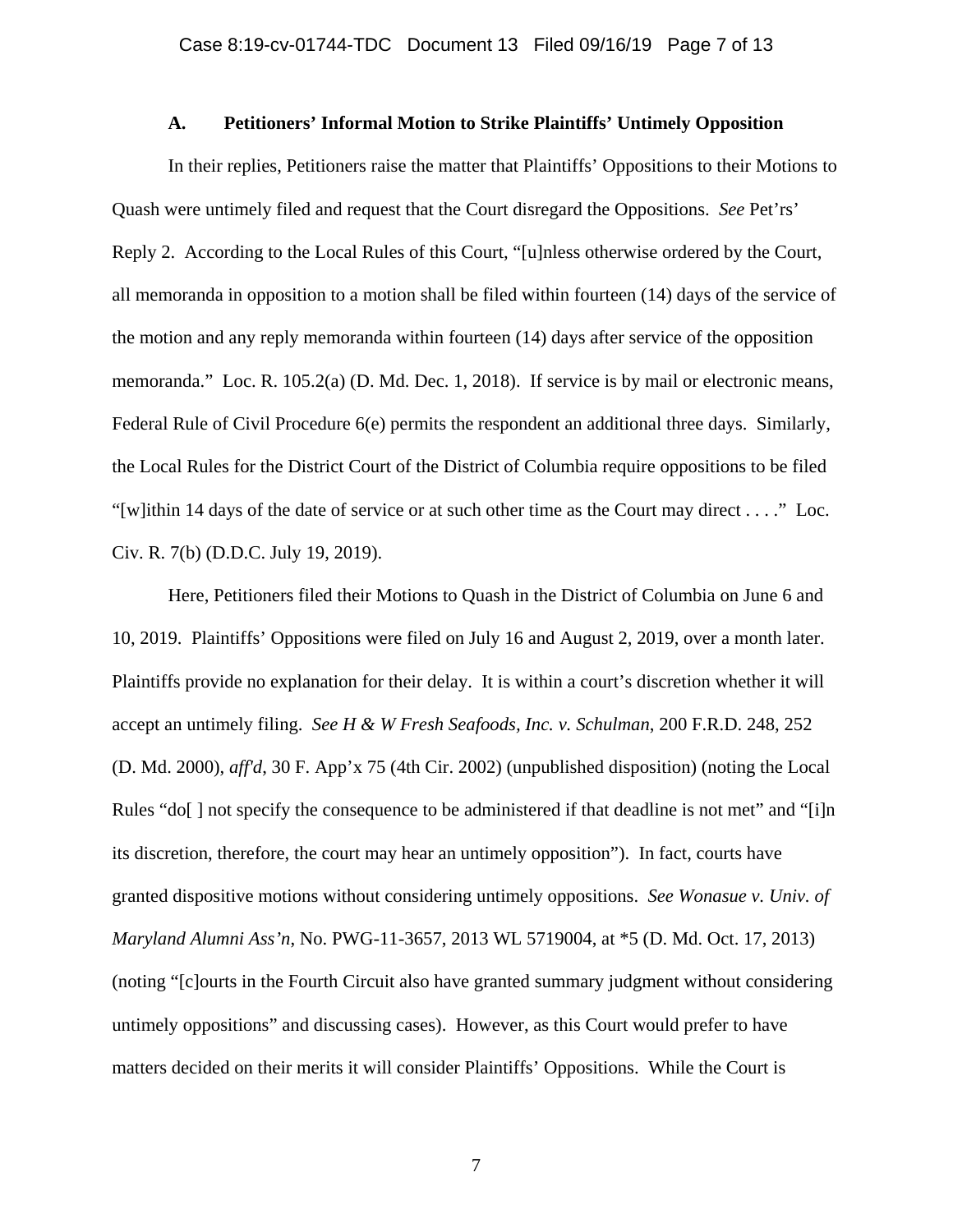willing to grant Plaintiffs an extension for their time to file opposition *nunc pro tunc* in this instance, the Court cautions Plaintiffs from any further untimely filings without requesting the appropriate relief in advance.

#### **B. Motions to Quash the Subpoena**

Turning to the merits of the Motions to Quash, Petitioners argue that the requested phone records are overly broad and not proportional to the claims at issue. *See, e.g.*, Mills Mot. ¶¶ 5–6; Prince George's County Mot. ¶ 10; Stawinski Mot. ¶ 9. The Federal Rules of Civil Procedure govern the scope of discovery: "Parties may obtain discovery regarding any nonprivileged matter that is relevant to any party's claim or defense and proportional to the needs of the case . . . ." Fed. R. Civ. P. 26(b)(1). Accordingly, it is "relevance and not admissibility" that determines whether a matter is discoverable. *Herchenroeder v. Johns Hopkins Univ. Applied Physics Lab*., 171 F.R.D. 179, 181 (D. Md. 1997). "Relevance is not, on its own, a high bar." *Virginia Dep't of Corr. v. Jordan*, 921 F.3d 180, 188 (4th Cir. 2019). "Information sought need only 'appear[ ] [to be] reasonably calculated to lead to the discovery of admissible evidence' to pass muster." *CX Reinsurance Co. Ltd. v. City Homes, Inc.*, Civ. No. JKB-17-1476, 2018 WL 5080944, at \*2 (D. Md. Oct. 18, 2018) (quoting *Innovative Therapies, Inc. v. Meents*, 302 F.R.D. 364, 377 (D. Md. 2014)). However, "the simple fact that requested information is discoverable under Rule 26(a) does not mean that discovery must be had." *Nicholas v. Wyndham Int'l Inc.*, 373 F.3d 537, 543 (4th Cir. 2004). What is discoverable is limited by the requirement of "[p]roportionality[,] [which] requires courts to consider, among other things, 'whether the burden or expense of the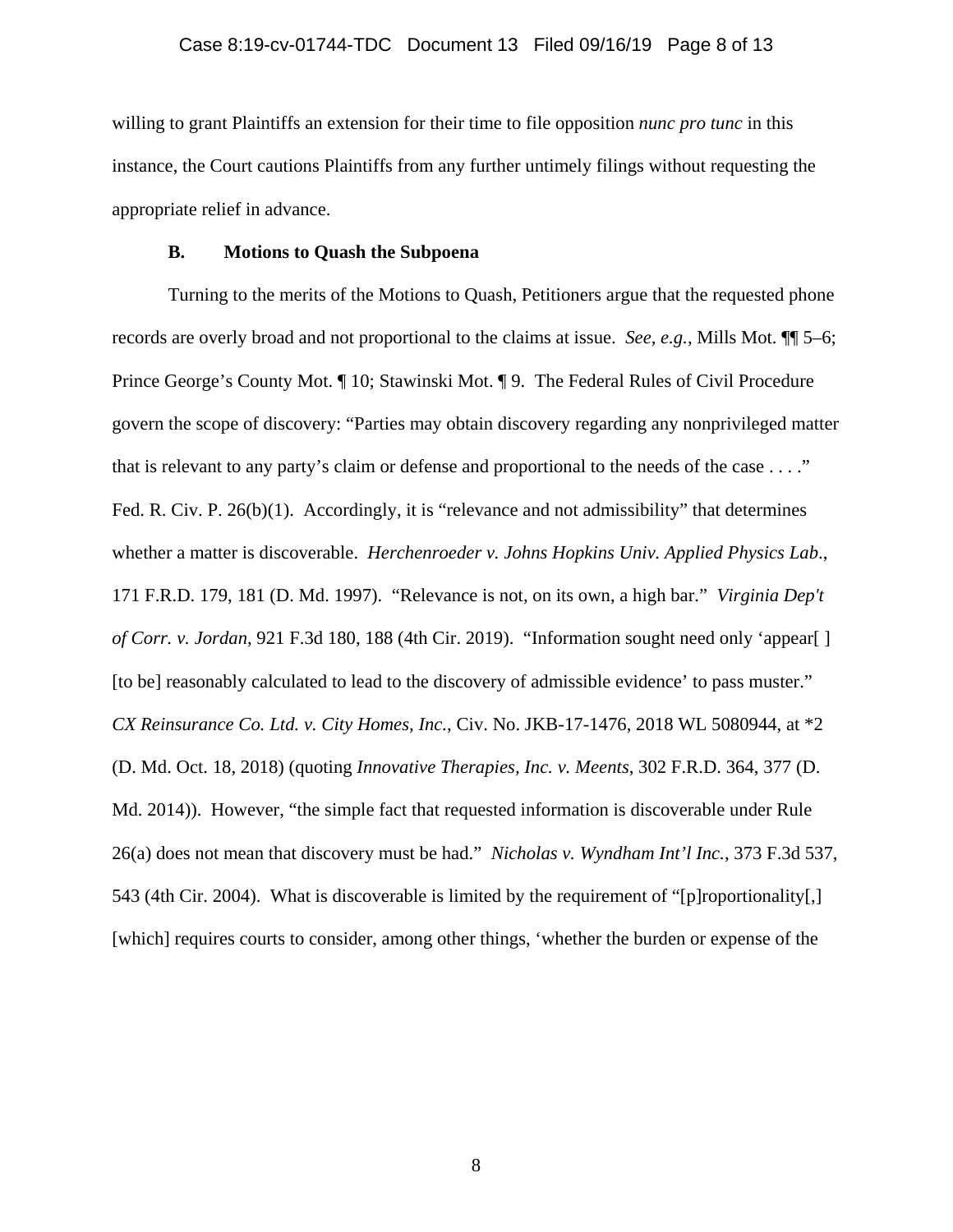proposed discovery outweighs its likely benefit.'" *Jordan*, 921 F.3d 180, 188–89 (citing Fed. R. Civ. P.  $26(b)(1)$ .<sup>10</sup>

Per Federal Rule of Civil Procedure  $45(d)(3)(A)(iii)$ , "[o]n timely motion, the court for the district where compliance is required must quash or modify a subpoena that . . . requires disclosure of privileged or other protected matter, if no exception or waiver applies." Fed. R. Civ. P.  $45(d)(3)(A)(iii)$ . Waiver occurs when a party raises the privileged or protected issue as part of a claim or defense. *See Todd v. XOOM Energy, LLC*, No. GJH-15-00154, 2018 WL 5081156, at \*3 (D. Md. Oct. 18, 2018) (holding a plaintiff did not consent to the release of her medical records "either expressly or implicitly by waiving her rights through the filing of the suit" as her claims alleged deceptive and fraudulent advertising, "claims do not involve her medical condition, and [plaintiff] has not injected medical issues into the litigation thus far"); *see also Cappetta v. GC Servs. Ltd. P'ship*, 266 F.R.D. 121, 124 (E.D. Va. 2009) ("The Court must determine which, if any, privileges preclude production of the records sought; whether [a plaintiff] has waived any otherwise applicable privileges either by putting her emotional or physical condition at issue or by producing privileged documents; and finally, the extent to which the records sought are relevant."). "Courts may consider the interests of the recipient of the subpoena, as well as others who might be affected. The text of Rule 45 makes that clear, encompassing burdens on any 'person,' not just the recipient of the subpoena." *Jordan*, 921 F.3d at 189–90 (citing Fed. R. Civ. P.  $45(d)(3)(A)(iv)$ ). However, "objections to discovery based on claims of privilege must be made with specificity." *Adams v. Sharfstein*, Civ. No. CCB-11-3755, 2012 WL 2992172, at \*3 (D. Md. July 19, 2012) (denying a non-party's objections that a

<sup>&</sup>lt;sup>10</sup> What is considered a "burden" is not necessarily limited to the amount of time or resources complying with a request might require. "For example, a subpoena may impose a burden by invading privacy or confidentiality interests." *Jordan*, 921 F.3d at 189.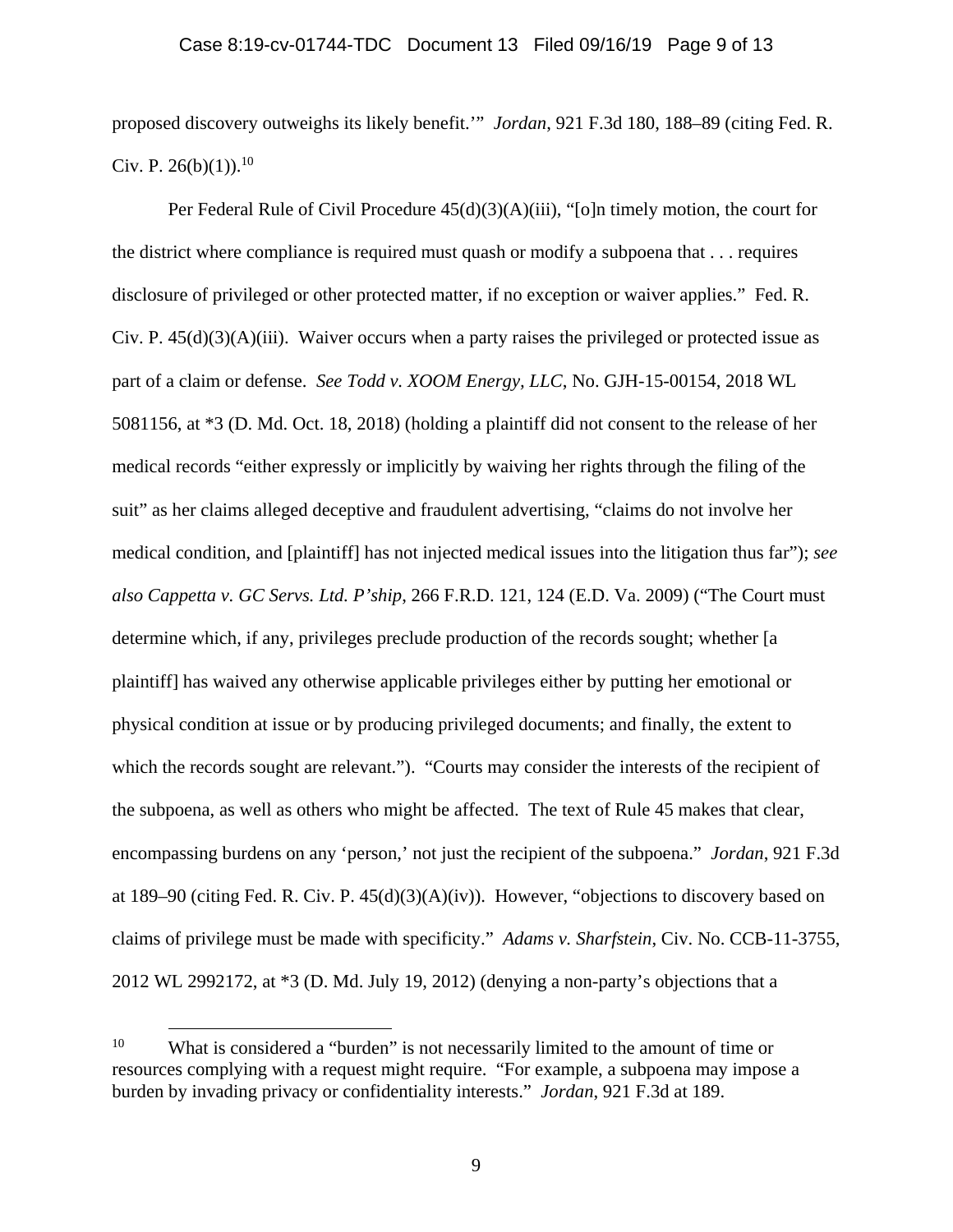defendant's requests for medical records were privileged as the objections were not specific but rather general and made "in boilerplate fashion").

## **1. Petitioners Do Not Have Sufficient Standing To Have The Subpoena Quashed.**

As a threshold matter, this Court must determine whether Petitioners have standing to challenge the Subpoena. The Fourth Circuit has held that "[o]rdinarily, a party does not have standing to challenge a subpoena issued to a nonparty," however, a party may do so if it "claims some personal right or privilege in the information sought by the subpoena." *United States v. Idema*, 118 F. App'x 740, 744 (4th Cir. 2005). In this case, Petitioners assert standing and argue that they have a right to privacy or a personal interest in the call log information regardless of whether it is owned by the county. Petitioners cite to the Prince George's County's Electronic Information Policy as support for their assertion that they retain a "reasonable expectation of privacy" as it pertains to disclosures to third parties. *See, e.g.*, Ghattas Mot. ¶ 18 (citing to Exhibit 2); Velez Mot. ¶ 18. However, the Electronic Information Policy specifically states that employees have "no expectation of privacy regarding any information created, sent, received, or stored through or by Prince George's County Governments electronic information systems." *See, e.g.*, Electronic Information Policy I.C, Ghattas Mot., Ex. 2. The policy contains no caveat for disclosures to third parties, this includes the incidental personal use that is permitted by the policy. In short, while it may be permitted use, the employee is on notice that he or she should have no expectation of privacy when he or she uses a county-owned phone number. *Id.* at 6 ("It is the responsibility of all employees to become familiar with and to comply with all OITC Policies and Standards relating to information and information systems and the associated and referenced guidelines, processes, and procedures.").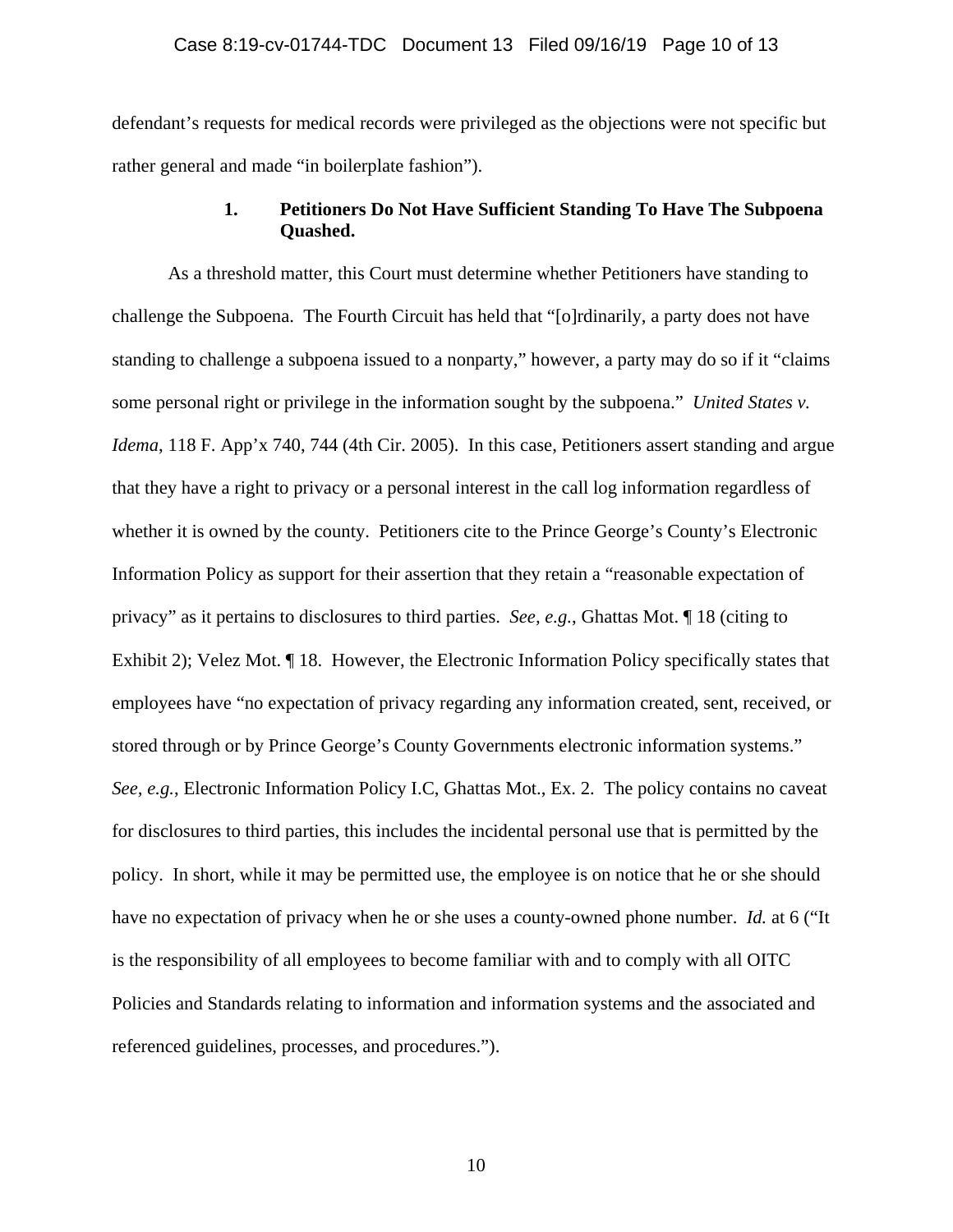Contrary to Petitioners assertion, "[a]n individual does not have a legitimate expectation of privacy in the telephone numbers that are dialed on his or her telephone." *Corsair Special Situations Fund, L.P. v. Engineered Framing Sys., Inc.*, No. 09-1201-PWG, 2011 WL 3651821, at \*2 (D. Md. Aug. 17, 2011). *Corsair* relies upon a decision from a sister court in the Fourth Circuit, which in turn relies upon several Supreme Court decisions for the principle that while the user of the phone may subjectively believe their use of the phone, including the numbers dialed, may be a private matter, this is not a belief or expectation that society is willing to protect from disclosure. *Booker v. Dominion Virginia Power*, No. 3:09cv759, 2010 WL 1848474, at \*9 (E.D. Va. May 7, 2010). Petitioners do not have the requisite standing to have the Subpoena quashed.

### **2. The Court Does Not Find The Subpoena To Be Within The Scope of Discovery**

While the door of "standing" is closed and locked, Petitioners effectively obtain the relief through another door regarding the scope of discovery. As discussed earlier, Petitioners contend that the Subpoena is overbroad and not proportional to the needs of this case. While they have not provided justification to have the Subpoena quashed, they do have standing to challenge the Subpoena for purposes of obtaining a protective order. *See Arndt v. Ford Motor Co.*, No. 2:15 cv-11108, 2016 WL 1161444, at \*2 (E.D. Mich. Mar. 24, 2016); *Singletary v. Sterling Transport Co., Inc.*, 289 F.R.D. 237, 240 n.2 (E.D. Va. 2012).

As stated in the Federal Rule of Civil Procedures, the Court must limit the extent of discovery if it determines that the "proposed discovery is outside the scope permitted by Rule  $26(b)(1)$ . Fed. R. Civ. P.  $26(b)(2)(C)(iii)$ . The Subpoena does not satisfy the proportionality concerns as the "proposed discovery outweighs its likely benefit." Fed. R. Civ. P.  $26(b)(1)$ . While it is true that Respondents do not seek knowledge of substantive communications and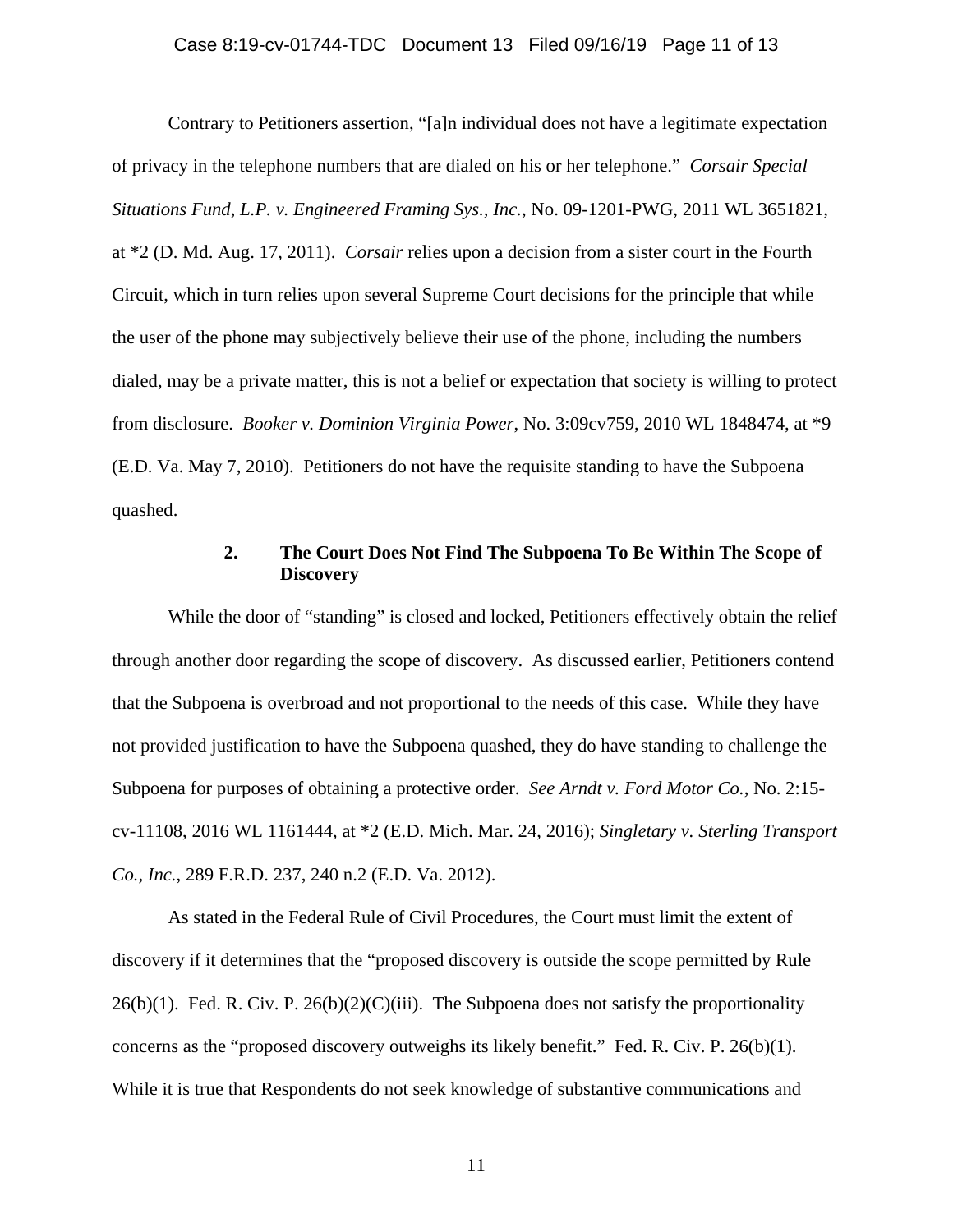#### Case 8:19-cv-01744-TDC Document 13 Filed 09/16/19 Page 12 of 13

have now abandoned the effort to obtain text information, the benefit remaining is no more than residue considering the issues in the case.

Effectively, Respondents hope to draw connections between known and unknown phone numbers used by Petitioners, linked by dates and times, to make inferential leaps to support the claims of conspiratorial acts by Petitioners. While in a very limited context this approach might have more probative weight amounting to the artful term of "being reasonably calculated to lead to the discovery of admissible evidence," the broad swath of information sought here is not justifiable. In many instances the supposed connections between phone numbers and contacts between Defendants are conceded and necessary as being within the scope of the legitimate demands of employment.

Equally troubling, are the storehouses of phone numbers, dates, and times of calls that would be injected into this case that have no relation to the claims and defenses of the parties. The more than three years of call histories for each phone number is not remotely helpful in resolving the issues in this case. It is nothing more than a treasure trove 1) of expanding investigations of the details of unknown and unknowable conversations and activities, and 2) disclosures of stray communications which can only increase the expense and burdens of the litigation. This angle of discovery is no more than a  $21<sup>st</sup>$  century version of Pandora's Box. As Petitioners have indicated, every conceivable phone communication would be in play, from conversations about the need for adjusting police manpower and assignments, to efforts to schedule dental appointments. It is for the Respondents to more narrowly tailor requests of this nature so that the scales of relevance and proportionality at least tip in favor of requiring compliance with said Subpoena. Here, Respondents ask for too much to obtain too little. A